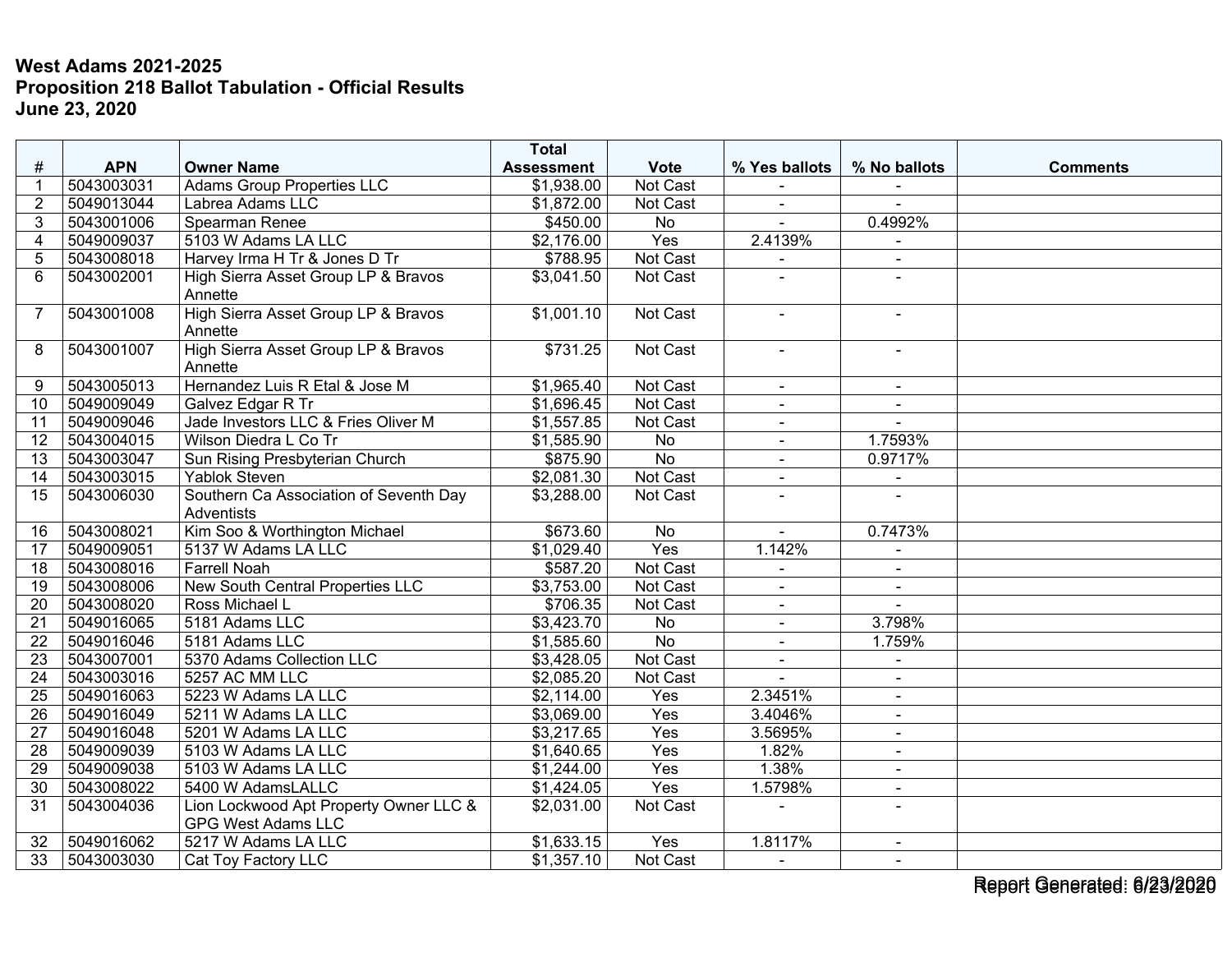## **West Adams 2021-2025 Proposition 218 Ballot Tabulation - Official Results June 23, 2020**

|                 |            |                                    | <b>Total</b>      |                  |                |                          |                                |
|-----------------|------------|------------------------------------|-------------------|------------------|----------------|--------------------------|--------------------------------|
| #               | <b>APN</b> | <b>Owner Name</b>                  | <b>Assessment</b> | <b>Vote</b>      | % Yes ballots  | % No ballots             | <b>Comments</b>                |
| 34              | 5043005016 | <b>Calvary Methodist Church</b>    | \$3,571.50        | Not Cast         |                |                          |                                |
| $\overline{35}$ | 5049014012 | Davidson Betty H Etal Trs          | \$3,164.05        | <b>No</b>        | $\blacksquare$ | 3.51%                    |                                |
| $\overline{36}$ | 5049009065 | Navarro Armando & Veronica Trs     | \$2,646.60        | Not Cast         | $\blacksquare$ |                          |                                |
| $\overline{37}$ | 5043003014 | Adams West One LLC                 | \$1,395.80        | Not Cast         | $\blacksquare$ |                          |                                |
| 38              | 5043003003 | Adams West One LLC                 | \$876.00          | Not Cast         | $\blacksquare$ | $\sim$                   |                                |
| $\overline{39}$ | 5043003002 | <b>Adams West One LLC</b>          | \$1,357.90        | <b>Not Cast</b>  | $\blacksquare$ | $\sim$                   |                                |
| 40              | 5043004034 | Adams Plaza LLC                    | \$3,823.30        | Not Cast         |                | $\blacksquare$           |                                |
| 41              | 5043005015 | <b>Adams Group Properties LLC</b>  | \$1,306.80        | <b>Not Cast</b>  | $\overline{a}$ | $\overline{\phantom{a}}$ |                                |
| 42              | 5049009036 | Hwang Yong H & Chun N              | \$5,111.00        | Not Cast         | $\overline{a}$ | $\sim$                   |                                |
| 43              | 5049009041 | 2533 Mansfield LA LLC              | \$2,306.30        | Yes              | 2.5585%        | $\sim$                   |                                |
| 44              | 5049019026 | Manchester Main Corp               | \$16,065.20       | <b>Not Cast</b>  |                | $\sim$                   |                                |
| $\overline{45}$ | 5049009052 | Binstok Jacob D                    | \$1,653.70        | Not Cast         | $\sim$         | $\sim$                   |                                |
| 46              | 5049009035 | Newman Ivan & Barbara              | \$6,204.05        | Not Cast         | $\blacksquare$ | $\sim$                   |                                |
| 47              | 5049017901 | L A Unified School Dist            | \$7,774.70        | Not Cast         | $\blacksquare$ | $\sim$                   |                                |
| 48              | 5049016050 | Darmiento Frank R III & Orlanda E  | \$1,594.05        | Not Cast         | $\overline{a}$ | $\sim$                   |                                |
| 49              | 5049014011 | Barraza Erasmo & Maria E           | \$1,450.00        | Not Cast         | $\blacksquare$ | $\overline{a}$           |                                |
| 50              | 5049009047 | Roca Edmundo G & Eiland Gianna R   | \$1,372.90        | No               | $\blacksquare$ | 1.523%                   |                                |
| 51              | 5043004014 | Wilson Diedra L Co Tr              | \$2,972.35        | $\overline{No}$  | $\blacksquare$ | 3.2973%                  |                                |
| 52              | 5043001026 | Egziabher Hatsey G & Nighisti T    | \$2,323.60        | Not Cast         | $\blacksquare$ |                          |                                |
| $\overline{53}$ | 5049013047 | Labrea Adams LLC                   | \$3,230.60        | Not Cast         | $\blacksquare$ | $\overline{a}$           |                                |
| 54              | 5043008017 | Romero Lazaro & Trinidad           | \$1,450.40        | Not Cast         | $\blacksquare$ | $\sim$                   |                                |
| 55              | 5049017009 | Bermudez Luis A & Craven Karyn D   | \$1,600.00        | Not Cast         |                |                          |                                |
| 56              | 5043006002 | Gomez Violeta Tr                   | \$1,525.75        | Not Cast         | $\blacksquare$ | $\mathbf{r}$             | Ballot not properly completed. |
| 57              | 5043003048 | Sun Rising Presbyterian Church     | \$875.80          | No               | ÷.             | 0.9716%                  |                                |
| 58              | 5043003001 | Iglesia Siervos De Dios            | \$2,725.50        | Not Cast         | $\blacksquare$ |                          |                                |
| 59              | 5049013040 | Roman Catholic Archbishop of LA St | \$3,396.30        | Not Cast         | ÷,             |                          |                                |
|                 |            | Agatha                             |                   |                  |                |                          |                                |
| 60              | 5043007002 | Spearman Renee                     | \$652.30          | No               | $\blacksquare$ | 0.7236%                  |                                |
| 61              | 5043001005 | Spearman Renee                     | \$1,900.10        | $\overline{No}$  |                | 2.1079%                  |                                |
| 62              | 5049009064 | Abedian Max M Tr                   | \$1,974.60        | Not Cast         | $\blacksquare$ | $\blacksquare$           |                                |
| 63              | 5043008015 | Castellon Maria F                  | \$2,009.55        | Not Cast         | $\blacksquare$ | $\overline{a}$           |                                |
| 64              | 5043005014 | Hernandez Luis R                   | \$1,768.40        | Not Cast         | $\blacksquare$ |                          |                                |
| 65              | 5049016047 | 5181 Adams LLC                     | \$2,276.90        | <b>No</b>        | $\blacksquare$ | 2.5259%                  |                                |
| 66              | 5049016035 | 5181 Adams LLC                     | \$1,030.10        | No               | $\blacksquare$ | 1.1427%                  |                                |
| 67              | 5043002002 | 5359 W Adams LA LLC                | \$3,255.80        | $\overline{Yes}$ | 3.6118%        | $\sim$                   |                                |
| 68              | 5043007004 | 5350 W Adams LA LLC                | \$2,826.60        | Yes              | 3.1357%        | $\sim$                   |                                |
| 69              | 5043002029 | 5335 W Adams LA LLC                | \$7,284.70        | Yes              | 8.0812%        | $\sim$                   |                                |
| 70              | 5043006032 | 5300 W Adams LA LLC                | \$2,142.00        | Yes              | 2.3762%        | $\blacksquare$           |                                |

Report Generated: 6/23/2020